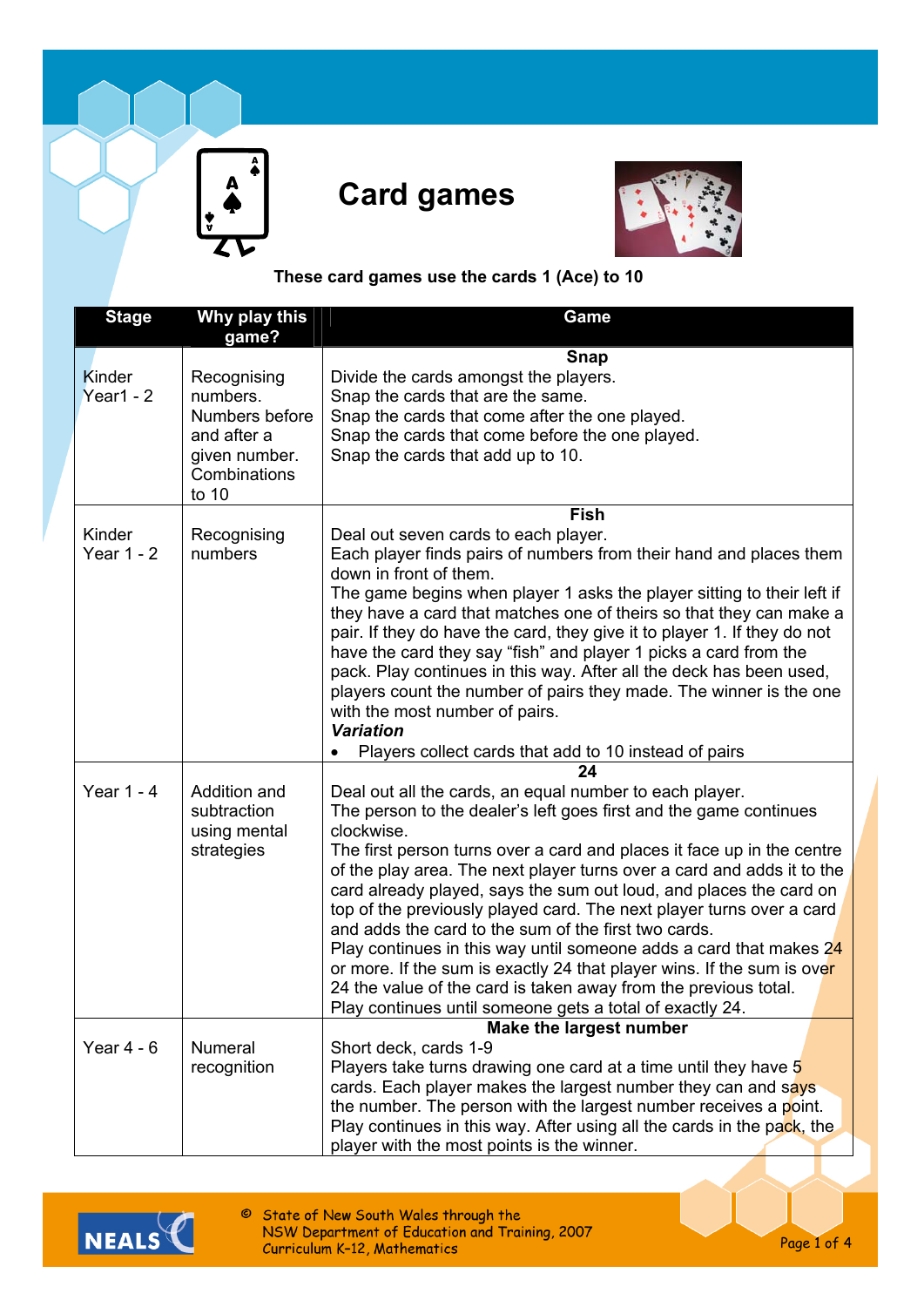| <b>Stage</b>                                  | Why play this<br>game?                                       | Game                                                                                                                                                                                                                                                                                                                                                                                                                                                                                                                                                                                                       |
|-----------------------------------------------|--------------------------------------------------------------|------------------------------------------------------------------------------------------------------------------------------------------------------------------------------------------------------------------------------------------------------------------------------------------------------------------------------------------------------------------------------------------------------------------------------------------------------------------------------------------------------------------------------------------------------------------------------------------------------------|
|                                               |                                                              | <b>Salute</b>                                                                                                                                                                                                                                                                                                                                                                                                                                                                                                                                                                                              |
| Year <sub>2-8</sub><br>and adults<br>can have | Addition and<br>subtraction                                  | Short deck, cards 2-10 (3 players)<br>Deal one card each, face down. When the dealer says "salute",<br>each player raises the card to his or her forehead. The dealer states                                                                                                                                                                                                                                                                                                                                                                                                                               |
| fun with<br>this.                             | Multiplication<br>and division                               | the total of the cards. Each player has to determine the value of the<br>card being held to his or her forehead by looking at the other<br>person's card and subtracting this amount from the total.<br>This can also be played with multiplication<br><b>Variation</b>                                                                                                                                                                                                                                                                                                                                    |
|                                               |                                                              | The dealer looks at the colour of the cards. If the colours are the<br>same the dealer adds and if the colours are different, the dealer<br>multiplies. This time, the player has to state both the colour and the<br>value of the card being held.                                                                                                                                                                                                                                                                                                                                                        |
|                                               |                                                              | Flip 4 and add                                                                                                                                                                                                                                                                                                                                                                                                                                                                                                                                                                                             |
| Year $2 - 8$                                  | Addition and<br>subtraction                                  | The first player flips 4 cards to make two 2-digit numbers and adds<br>these together. The next player also flips 4 cards and adds the two<br>2-digit numbers together. The player with the largest number gets a<br>point. The player with the most points wins.<br><b>Variations</b>                                                                                                                                                                                                                                                                                                                     |
|                                               |                                                              | Flip 6 cards and make two 3-digit numbers to add together.<br>$\bullet$<br>Begin with 50 and flip 2 cards to make a 2-digit number.<br>$\bullet$<br>Subtract the number from 50. The next player flips 2 cards and<br>subtracts their 2-digit number. Play continues by subtracting a<br>number when it is your turn. The person closest to zero is the<br>winner.                                                                                                                                                                                                                                         |
|                                               |                                                              | Make 20                                                                                                                                                                                                                                                                                                                                                                                                                                                                                                                                                                                                    |
| Year $4 - 8$                                  | Addition,<br>subtraction,<br>multiplication<br>and division. | Players are given 4 cards each. Using any of the four operations,<br>$(\div, x, +, -)$ the player tries to make a total of 20. If the player makes<br>exactly 20, they score 10 bonus points for making 20 plus their<br>score of 20 (30 altogether).<br>The next player has his or her turn. If they are unable to make 20,<br>their score is the number they have made that is less than 20. Play<br>continues with players trying to make 20 with another four cards.<br>After each turn the scores are added to the player's total. The first<br>player to reach 200 is the winner<br><b>Variation</b> |
|                                               |                                                              | Select another number to begin the game                                                                                                                                                                                                                                                                                                                                                                                                                                                                                                                                                                    |
| Year $2 - 6$                                  | Addition and<br>subtraction                                  | <b>Add or subtract</b><br>Start with a selected two digit number such as 35.<br>Players take turns to turn over a card. If the card is black it is added<br>to the number (35). If the card is red, the number of the card is<br>subtracted from the number.                                                                                                                                                                                                                                                                                                                                               |
|                                               |                                                              | Play continues by adding or subtracting the card turned over from<br>your total.                                                                                                                                                                                                                                                                                                                                                                                                                                                                                                                           |
|                                               |                                                              | The player with the highest number at the end of the game is the<br>winner.                                                                                                                                                                                                                                                                                                                                                                                                                                                                                                                                |



© State of New South Wales through the<br>NSW Department of Education and Training, 2007<br>Curriculum K-12, Mathematics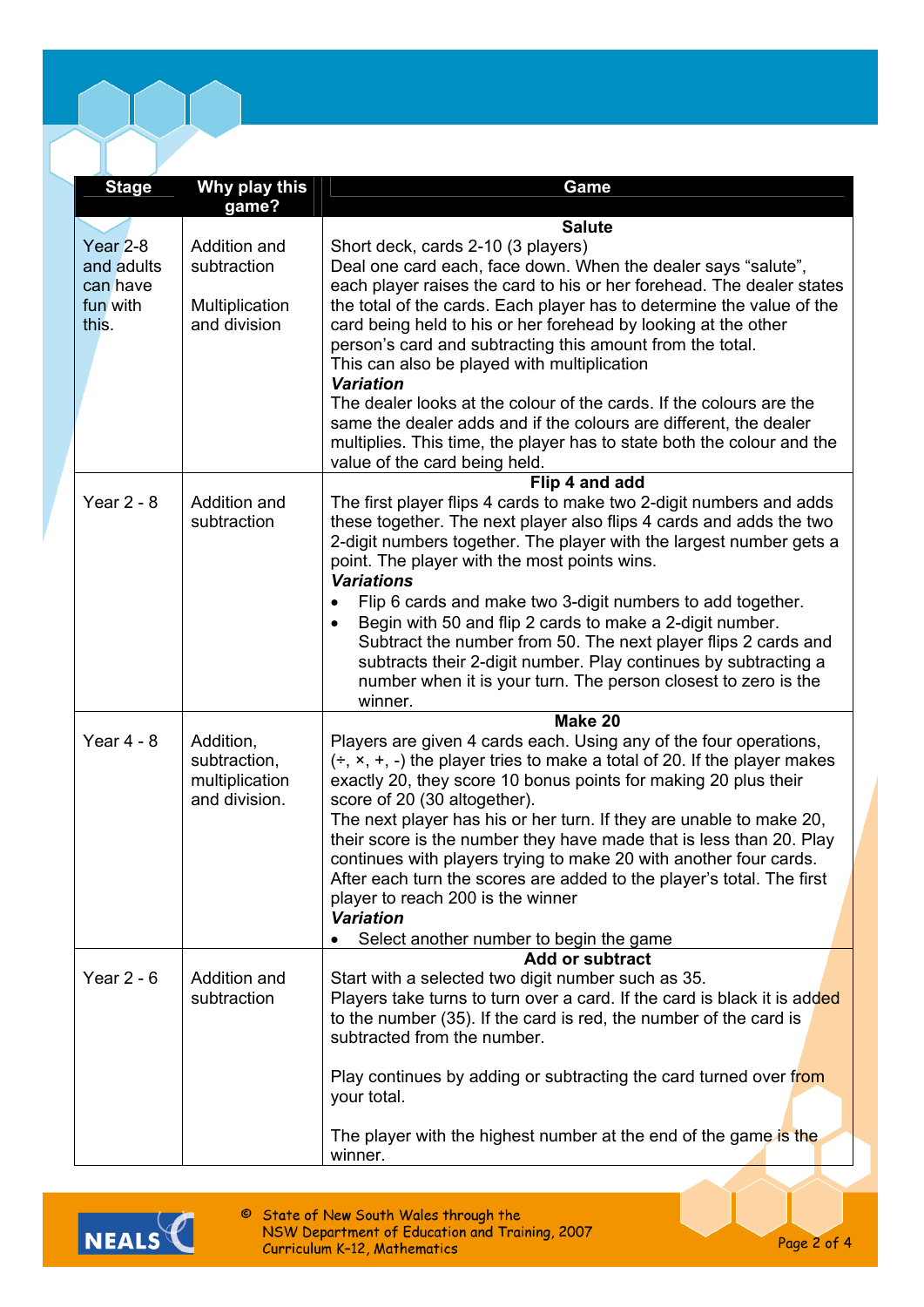| <b>Stage</b>  | Why play this                 | Game                                                                                                                                      |
|---------------|-------------------------------|-------------------------------------------------------------------------------------------------------------------------------------------|
|               | game?                         |                                                                                                                                           |
|               |                               | Place in order                                                                                                                            |
| <b>Kinder</b> | <b>Numeral</b>                | Place all the cards 1(ace) -10 face down in rows of ten so that there                                                                     |
| Year $1 - 2$  | recognition                   | are four rows with ten cards in each row.                                                                                                 |
|               | Numbers before<br>and numbers | The aim of the game is to have the cards in order in each row.<br>(cards places $1 - 10$ )                                                |
|               | after a given                 | The game begins when player 1 turns over the first card and tries to                                                                      |
|               | number                        | work out where it should be in the row and places the card down.<br>The next player picks up the card where player 1 placed their card    |
|               |                               | and then works out where to put that card.<br>Play continues in this way until all the rows are from $1 - 10$ .                           |
|               |                               | <b>Addition snap</b>                                                                                                                      |
| Year $1 - 3$  | Addition of                   | Cards $1(ace) - 9$ . two players                                                                                                          |
|               | number facts                  | Players divide the cards evenly between themselves.                                                                                       |
|               |                               | At the same time each player turns over one card.                                                                                         |
|               |                               | Players add the two numbers together as quickly as possible and                                                                           |
|               |                               | say the answer aloud. The player who says the correct answer first,                                                                       |
|               |                               | keeps the two cards.                                                                                                                      |
|               |                               | Play continues until one player collects all the cards.                                                                                   |
| Year $1 - 6$  | Addition and                  | <b>Addition and subtraction</b><br>Cards $1$ (ace) $-10$                                                                                  |
|               | subtraction                   | Players divide the cards evenly between themselves and place one                                                                          |
|               | facts                         | card face up in the middle.                                                                                                               |
|               |                               | The first player places their card next to the card in the middle. If it                                                                  |
|               |                               | is a black card the cards are added together.                                                                                             |
|               |                               | If it is a red card subtract the number from the previous total.                                                                          |
|               |                               |                                                                                                                                           |
| All ages      | Sequencing in                 | <b>Up and Down</b>                                                                                                                        |
|               | ascending or                  | A deck of cards 1-10                                                                                                                      |
|               | descending<br>order.          | Each player is dealt four cards face up. The remaining cards are<br>placed in a pack in the centre.                                       |
|               |                               | The aim of the game is to be the first player to arrange the cards in                                                                     |
|               |                               | ascending or descending order.                                                                                                            |
|               |                               | Starting with play to the dealer's left, each player takes turns to<br>exchange cards from the pack or discard pile to arrange their four |
|               |                               | cards in order.                                                                                                                           |
|               |                               | The first player to arrange his/her cards in order is the winner of that<br>round and receives a point.                                   |
|               |                               | The first player to accumulate five points is the winner of the game.                                                                     |
|               |                               |                                                                                                                                           |



© State of New South Wales through the<br>NSW Department of Education and Training, 2007<br>Curriculum K-12, Mathematics